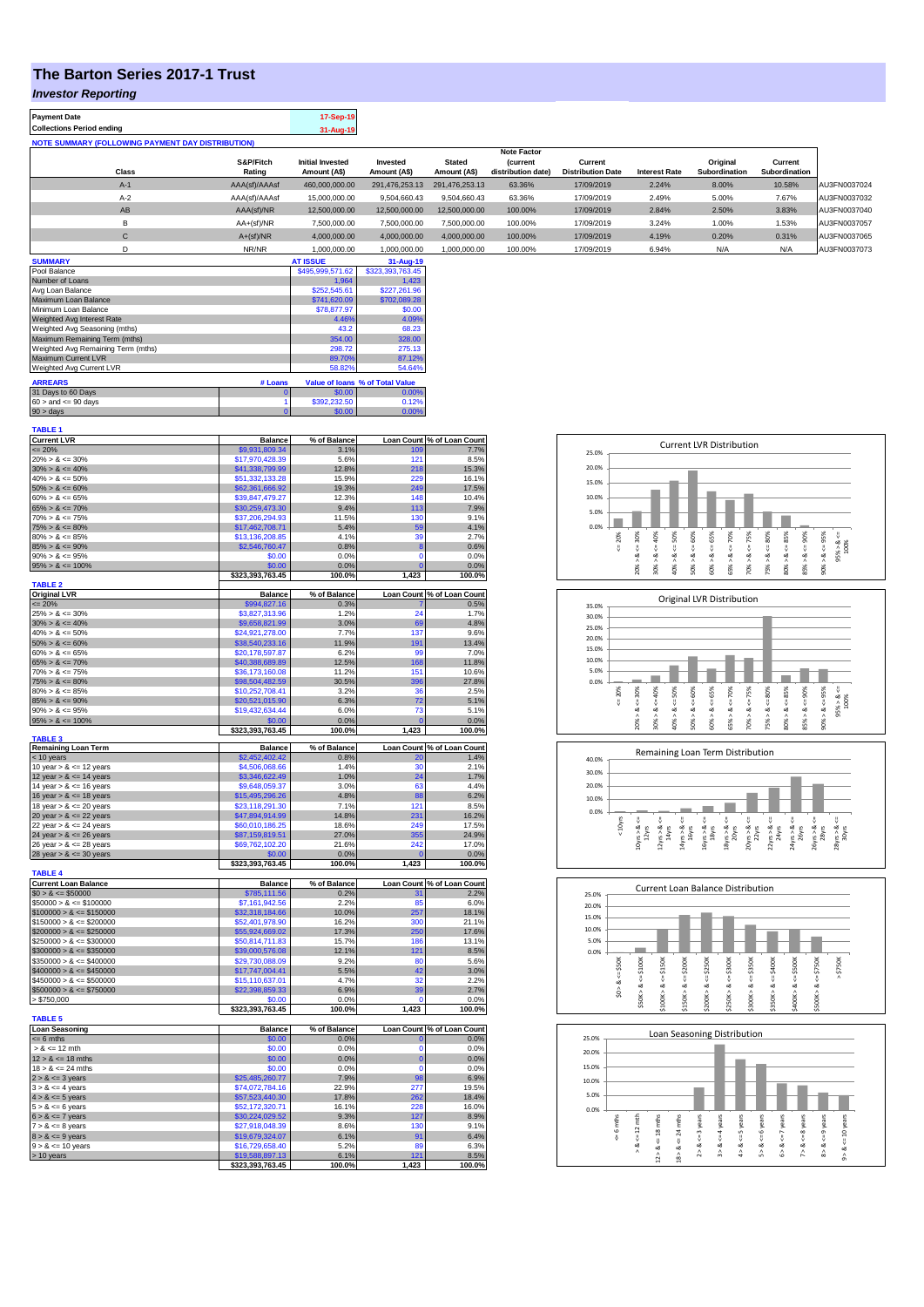# **The Barton Series 2017-1 Trust**

## *Investor Reporting*

| <b>Payment Date</b>                                 |                      | 17-Sep-19           |             |                            |
|-----------------------------------------------------|----------------------|---------------------|-------------|----------------------------|
|                                                     |                      |                     |             |                            |
| <b>Collections Period ending</b>                    |                      | 31-Aug-19           |             |                            |
| <b>TABLE</b>                                        |                      |                     |             |                            |
| Postcode Concentration (top 10 by value)            | <b>Balance</b>       | % of Balance        |             | Loan Count % of Loan Count |
| 2650                                                | \$7,251,762.23       | 2.2%                | 36          | 2.5%                       |
| 2905                                                | \$6,066,061.74       | 1.9%                | 23          | 1.6%                       |
| 6210                                                | \$5,875,941.37       | 1.8%                | 31          | 2.2%                       |
| 2615                                                | \$5,587,012.69       | 1.7%                | 23          | 1.6%                       |
|                                                     |                      |                     |             |                            |
| 2602                                                | \$5,505,146.83       | 1.7%                | 20          | 1.4%                       |
| 5108                                                | \$5,364,715,40       | 1.7%                | 33          | 2.3%                       |
| 2914                                                | \$5,332,338.66       | 1.6%                | 16          | 1.1%                       |
| 5109                                                | \$4,998,970.72       | 1.5%                | 27          | 1.9%                       |
| 2617                                                | \$4,585,194.28       | 1.4%                | 16          | 1.1%                       |
| 6208                                                | \$4,240,911.40       | 1.3%                | 15          | 1.1%                       |
|                                                     |                      |                     |             |                            |
| <b>TABLE 7</b>                                      |                      |                     |             |                            |
| <b>Geographic Distribution</b>                      | <b>Balance</b>       | % of Balance        |             | Loan Count % of Loan Count |
| <b>Australian Capital Territory</b>                 | \$56,253,434.73      | 17.4%               | 219         | 15.4%                      |
|                                                     |                      |                     |             |                            |
| New South Wales                                     | \$51,936,623.89      | 16.1%               | 221         | 15.5%                      |
| Northern Territory                                  | \$939,419.57         | 0.3%                |             | 0.3%                       |
| Queensland                                          | \$10,099,178.70      | 3.1%                | 40          | 2.8%                       |
| South Australia                                     | \$130,846,072.43     | 40.5%               | 656         | 46.1%                      |
| Tasmania                                            | \$582,334.79         | 0.2%                | 2           | 0.1%                       |
| Victoria                                            | \$8,431,440.09       | 2.6%                | 32          | 2.2%                       |
| Western Australia                                   | \$64,305,259,25      | 19.9%               | 249         | 17.5%                      |
|                                                     |                      |                     |             |                            |
|                                                     | \$323,393,763.45     | 100.0%              | 1,423       | 100.0%                     |
| <b>TABLE 8</b><br>Metro/Non-Metro/Inner-City        | <b>Balance</b>       | % of Balance        |             | Loan Count % of Loan Count |
|                                                     |                      |                     |             |                            |
| Metro                                               | \$254,878,818.36     | 78.8%               | 1108        | 77.9%                      |
| Non-metro                                           | \$67,656,945.45      | 20.9%               | 311         | 21.9%                      |
| Inner city                                          | \$857,999.64         | 0.3%                |             | 0.3%                       |
|                                                     | \$323,393,763.45     | 100.0%              | 1,423       | 100.0%                     |
| TABLE <sub>9</sub>                                  |                      |                     |             |                            |
| <b>Property Type</b>                                | <b>Balance</b>       | % of Balance        |             | Loan Count % of Loan Count |
| <b>Residential House</b>                            | \$296,047,014.24     | 91.5%               | 1291        | 90.7%                      |
| Residential Unit                                    | \$24.776.481.07      | 7.7%                | 121         | 8.5%                       |
| Rural                                               | \$181,836.52         | 0.1%                |             | 0.1%                       |
| Semi-Rural                                          | \$0.00               |                     |             |                            |
|                                                     |                      | 0.0%                | 0           | 0.0%                       |
| <b>High Density</b>                                 | \$2,388,431.62       | 0.7%                | 10          | 0.7%                       |
|                                                     | \$323,393,763.45     | 100.0%              | 1,423       | 100.0%                     |
| TABLE 10                                            |                      |                     |             |                            |
| <b>Occupancy Type</b>                               | <b>Balance</b>       | % of Balance        |             | Loan Count % of Loan Count |
| Owner Occupied                                      | \$263,825,290.91     | 81.6%               | 1150        | 80.8%                      |
| Investment                                          | \$59.568.472.54      | 18.4%               | 273         | 19.2%                      |
|                                                     | \$323,393,763.45     | 100.0%              | 1,423       | 100.0%                     |
| TABLE <sub>11</sub>                                 |                      |                     |             |                            |
| <b>Employment Type Distribution</b>                 | Balance              | % of Balance        |             | Loan Count % of Loan Count |
| Contractor                                          | \$7,174,378.00       | 2.2%                | 33          | 2.3%                       |
|                                                     |                      | 4.1%                | 65          | 4.6%                       |
| Pay-as-you-earn employee (casual)                   | \$13,149,806.83      |                     |             |                            |
| Pay-as-you-earn employee (full time)                | \$248,898,482.58     | 77.0%               | 1057        | 74.3%                      |
| Pay-as-you-earn employee (part time)                | \$23,638,500.79      | 7.3%                | 116         | 8.2%                       |
| Self employed                                       | \$13,468,385.11      | 4.2%                | 62          | 4.4%                       |
| No data                                             | \$17,064,210.14      | 5.3%                | 90          | 6.3%                       |
| Director                                            | \$0.00               | 0.0%                | O           | 0.0%                       |
|                                                     | \$323,393,763.45     | 100.0%              |             | 100.0%                     |
| <b>TABLE 12</b>                                     |                      |                     | 1,423       |                            |
| <b>LMI Provider</b>                                 | <b>Balance</b>       | % of Balance        |             | Loan Count % of Loan Count |
| OBE                                                 | \$297,809,829.38     | 92.1%               | 1330        | 93.5%                      |
|                                                     |                      | 7.9%                | 93          | 6.5%                       |
| Genworth                                            | \$25,583,934.07      |                     |             |                            |
| TABLE 13                                            | \$323,393,763.45     | 100.0%              | 1,423       | 100.0%                     |
|                                                     |                      |                     |             |                            |
| <b>Arrears</b>                                      | <b>Balance</b>       | % of Balance        |             | Loan Count % of Loan Count |
| $= 0$ days                                          | \$316,005,492.84     | 97.7%               | 1393        | 97.9%                      |
| $0 >$ and $\leq$ 30 days                            | \$6,996,038.11       | 2.2%                | 20          | 2.0%                       |
| $30$ > and <= 60 days                               | \$0.00               | 0.0%                | $\mathbf 0$ | 0.0%                       |
| $60 >$ and $\leq 90$ days                           | \$392,232.50         | 0.1%                | 1           | 0.1%                       |
| 90 > days                                           | \$0.00               | 0.0%                |             | 0.0%                       |
|                                                     | \$323,393,763.45     | 100.0%              | 1,423       | 100.0%                     |
| <b>TABLE 14</b>                                     |                      |                     |             |                            |
| <b>Interest Rate Type</b>                           |                      |                     |             |                            |
| Variable                                            |                      |                     |             |                            |
|                                                     | <b>Balance</b>       | % of Balance        |             | Loan Count % of Loan Count |
|                                                     | \$262,759,114.37     | 81.3%               | 1165        | 81.9%                      |
| Fixed                                               | \$60,634,649.08      | 18.7%               | 258         |                            |
|                                                     | \$323,393,763.45     | 100.0%              | 1,423       |                            |
| TABLE <sub>15</sub>                                 |                      |                     |             | 18.1%<br>100.0%            |
| <b>Weighted Ave Interest Rate</b>                   | <b>Balance</b>       | <b>Loan Count</b>   |             |                            |
| <b>Fixed Interest Rate</b>                          | 4.29                 |                     |             |                            |
|                                                     |                      |                     |             |                            |
| <b>TABLE 16</b>                                     |                      |                     |             |                            |
| Foreclosure, Claims and Losses (cumulative)         | Balance              | <b>Loan Count</b>   |             |                            |
| Properties foreclosed                               | \$73,685.93          |                     |             |                            |
| Claims submitted to mortgage insurers               | \$70,056.08          | 1                   |             |                            |
| Claims paid by mortgage insurers                    | \$70,056.08          | 1                   |             |                            |
| loss covered by excess spread<br>Amount charged off | \$3,629.85<br>\$0.00 | 1<br>$\overline{0}$ |             |                            |

Please note: Stratified data excludes loans where the collateral has been sold and there is an LMI claim pending.